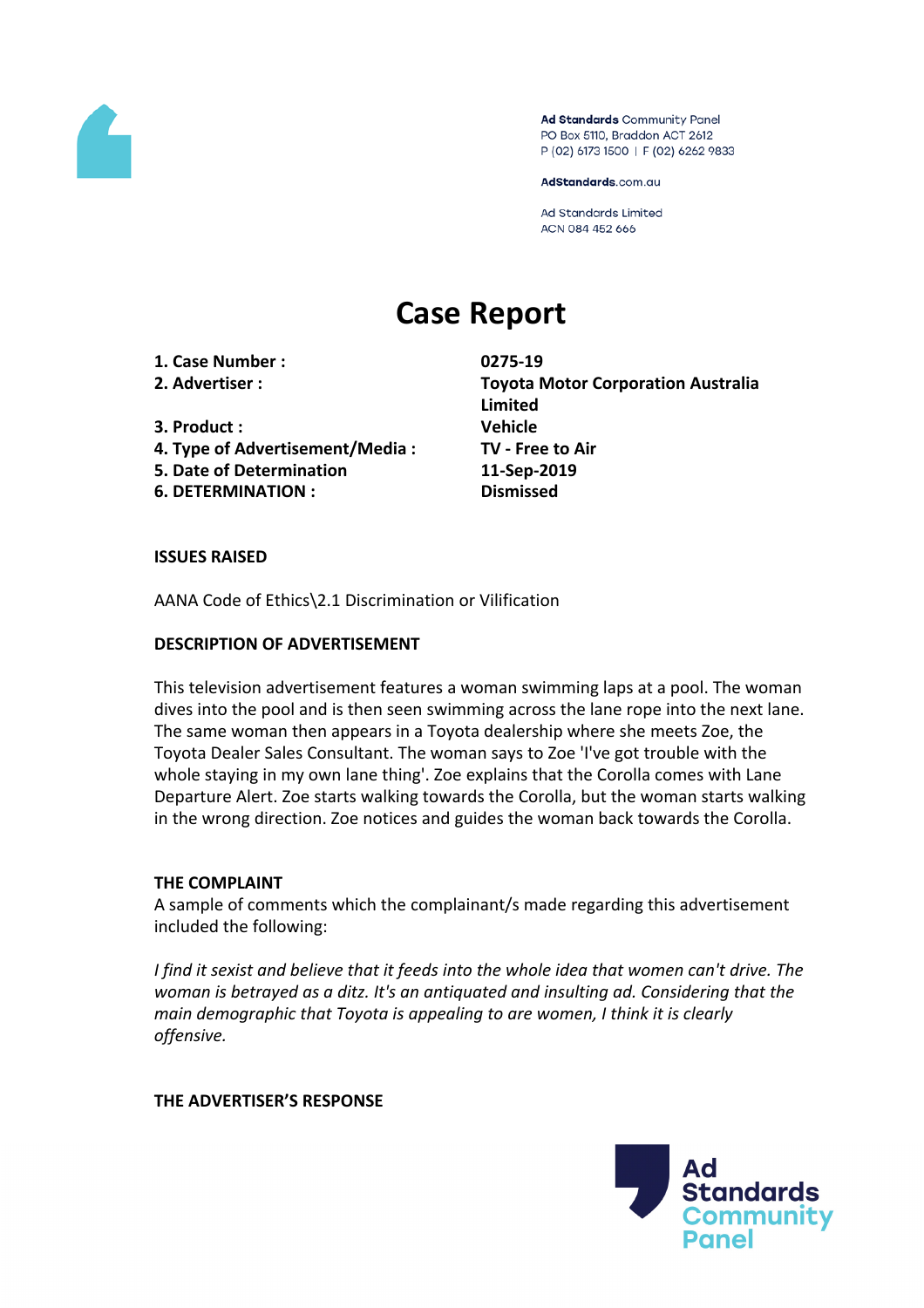

Comments which the advertiser made in response to the complainant/s regarding this advertisement include the following:

*We refer to your recent letter dated 23 August 2019 in relation to Complaint Reference 0275/19 (the Complaint).*

*Your letter refers to a retail advertisement by Toyota Motor Corporation Australia Ltd (Toyota) featuring the Toyota Corolla (the Advertisement). Toyota takes any complaints relating to its advertisements seriously and responds as follows. The Advertisement*

*A digital copy of the Advertisement together with the other advertisements featured in this campaign has been enclosed with this letter.*

*By way of general summary, the Advertisement features a woman swimming laps at a pool. The woman dives into the pool and is then seen swimming across the lane rope into the next lane. The same woman then appears in a Toyota dealership where she meets Zoe, the Toyota Dealer Sales Consultant. The woman says to Zoe 'I've got trouble with the whole staying in my own lane thing'. Zoe explains that the Corolla comes with Lane Departure Alert. Zoe starts walking towards the Corolla, but the woman starts walking in the wrong direction. Zoe notices and guides the woman back towards the Corolla.*

*The Advertisement is intended to present a visual analogy to explain the Corolla's Lane Departure Alert feature. By drawing a parallel between the lanes of a road and the lanes of a swimming pool, the Advertisement aims to entertain the audience by showing an unexpected lane departure in an everyday situation.*

*This Advertisement is one in a campaign of advertisements designed to draw unexpected parallels between the Toyota Safety Sense features and everyday situations. Other advertisements in this campaign feature male leads and demonstrate features such as Active Cruise Control and Blind Spot Monitor. They are all helped by Zoe, the Toyota Dealer Sales Consultant.*

*The Complaint*

*In your letter, you advise that the Complaint was received on 12 August 2019, which stated: "I find it sexist and believe that it feeds into the whole idea that women can't drive. The woman is betrayed as a ditz. It's an antiquated and insulting ad. Considering that the main demographic that Toyota is appealing to are women, I think it is clearly offensive".*

*You have advised that the Complaint falls under section 2 of the AANA Advertiser Code of Ethics (AANA Code). Toyota responds to each of the subsections in section 2 of the AANA Code below.* 

### *Toyota Response to Complaint*

*Section 2.1 - Discrimination or Vilification*

*Toyota does not believe that the Advertisement shows unfair or less favourable treatment based on gender or any other basis. Toyota also does not believe that the Advertisement engages in vilification of any particular group.*

*In particular, Toyota believes that the Advertisement does not support a stereotype that women are bad drivers. The Lane Departure Alert feature exists to assist all drivers, regardless of gender.*

*The feature has been designed because many drivers, both male and female, can inadvertently drift out of their lane. Lane departure can occur for many reasons,*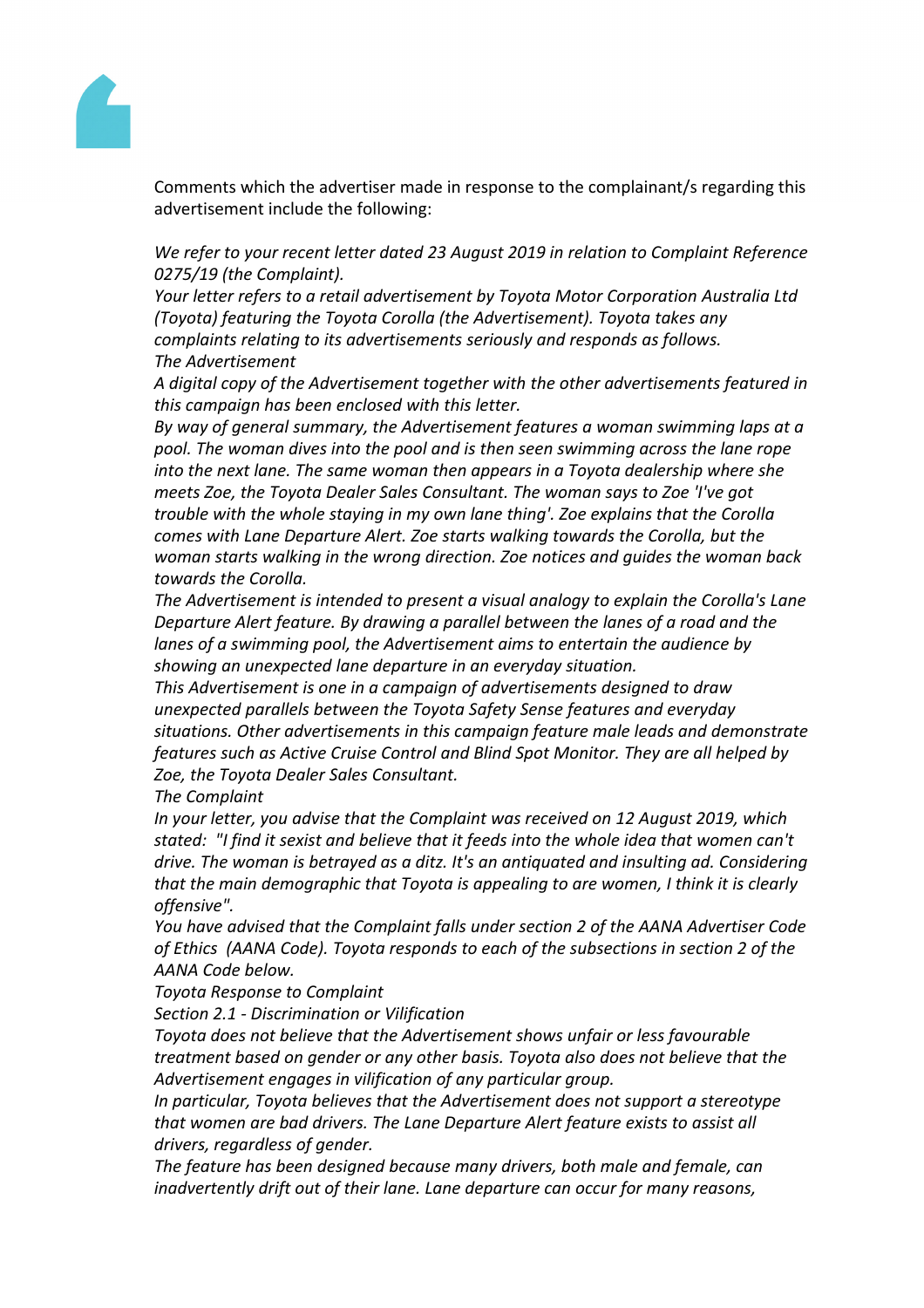

*including bad road conditions, poor visibility or a momentary lapse in concentration. It is not necessarily a reflection of the driver's ability.*

*Toyota cast a female in the lead role because our research indicates that the majority of Corolla buyers are female. If Toyota were promoting the same feature in a car with a majority of male buyers, Toyota would have cast a male swimmer for the lead role. It is Toyota's intention for the Advertisement to resonate with the intended market demographic.*

*Furthermore, Toyota does not believe that the Advertisement engages in vilification of a particular gender, particularly because both leads in the Advertisement are women. Section 2.2-Exploitative or Degrading Material*

*Toyota believes the Advertisement does not contain any sexual appeal and is not exploitative or degrading in any way.*

*Section 2.3 - Violence*

*Toyota believes that the Advertisement does not depict violence of any form.*

*Section 2.4 - Sex, Sexuality or Nudity*

*Toyota does not believe that the Advertisement contains sexually suggestive images or language.*

*2.5- Language*

*Toyota does not believe that the Advertisement contains any language which may be offensive to the audience.*

*2.6 - Health and Safety*

*Toyota does not believe the Advertisement contains any images that:*

*• are contrary to public health and safety, or*

*• promote unsafe practices, bullying or unrealistic body image.*

*2.7 - Clearly Distinguishable Advertising*

*Toyota believes that it is clear to the relevant audience that the Advertisement is commercial in nature.*

*In light of the above, Toyota submits that the Complaint misinterprets the content of the Advertisement and that the Advertisement has not breached the AANA Code. Consequently, Toyota requests that the Complaint be dismissed.*

*If you require any further assistance or information, please do not hesitate to contact me.*

## **THE DETERMINATION**

The Ad Standards Community Panel (Panel) considered whether this advertisement breaches Section 2 of the AANA Code of Ethics (the Code).

The Panel noted the complainant's concern that the advertisement is sexist as it shows the woman as a ditz and feeds into the whole idea that a woman can't drive.

The Panel viewed the advertisement and noted the advertiser's response.

The Panel considered whether the advertisement complied with Section 2.1 of the Code which requires that 'advertisements shall not portray or depict material in a way which discriminates against or vilifies a person or section of the community on